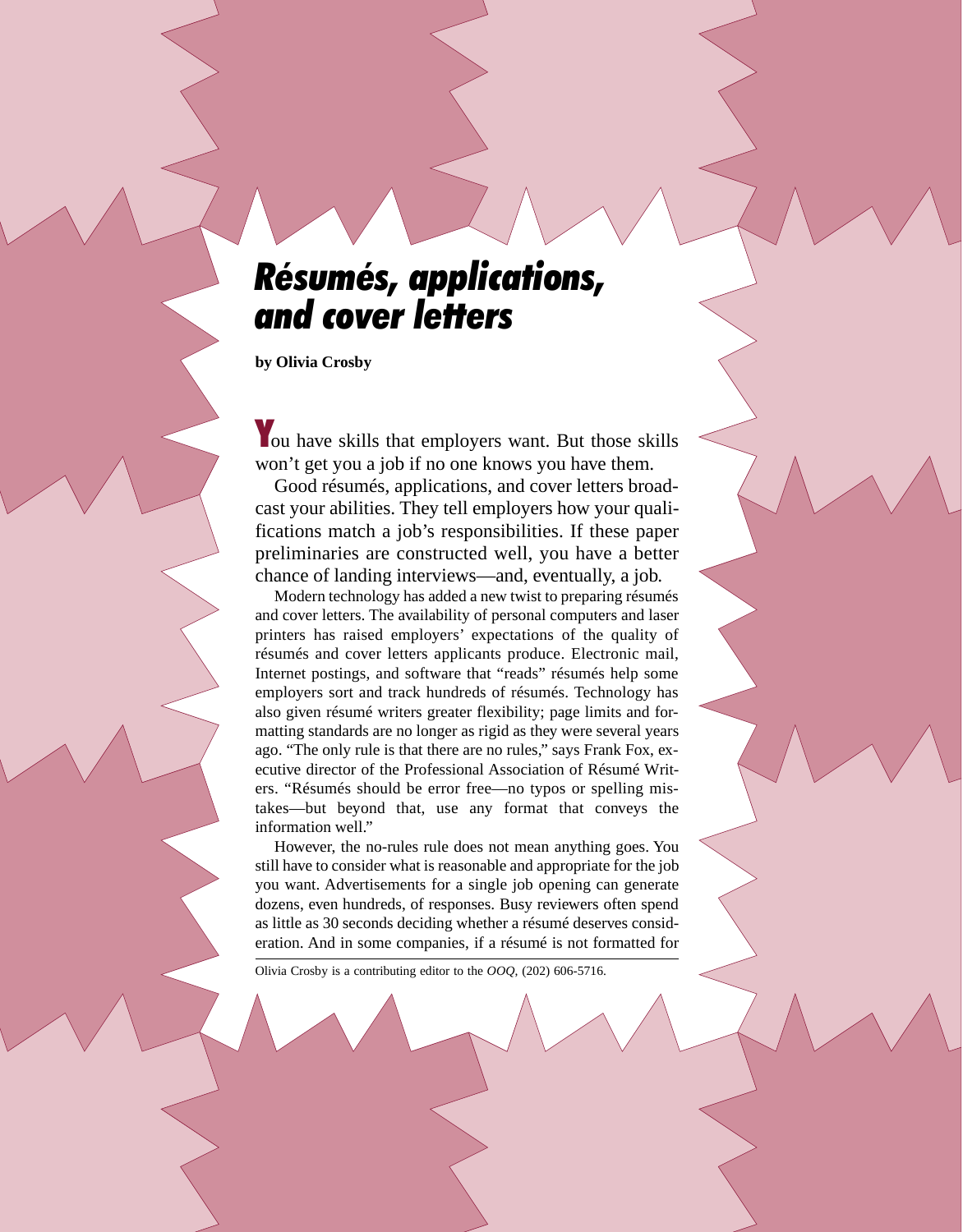computer scanning, it may never reach a human reviewer.

This article provides some guidelines for creating résumés and cover letters that will help you pass the 30 second test and win interviews. The first section, on résumés, describes what information they should contain, how to highlight your skills for the job you want, types of résumés, and formatting résumés for easy reading and computer scanning. The next section discusses the four parts of a cover letter—salutation, opening, body, and closing. A final section offers suggestions for finding out more about résumés and cover letters. The clipboard on page 5 provides advice on completing application forms.

### Résumés: Marketing your skills

A résumé is a brief summary of your experience, education, and skills. It is a marketing piece, usually one or two pages long, designed to make an employer want to interview you. Good résumés match the jobseeker's abilities to the job's requirements. The best résumés highlight an applicant's strengths and accomplishments.

There are four main steps to creating a résumé: Compiling information about yourself and the occupations that interest you, choosing a résumé format, adding style, and proofreading the final document. You may also want to prepare your résumé for computer scanning, e-mailing, and Internet posting, especially if you are pursuing a computer-intensive field.

#### Gathering and organizing the facts

Start working on your résumé by collecting and reviewing information about yourself: Previous positions, job duties, volunteer work, skills, accomplishments, education, and activities. These are the raw materials of your résumé. This is also a good time to review your career goals and to think about which past jobs you have liked, and why.

After compiling this information, research the occupations that interest you. Determine what duties they entail, what credentials they require, and what skills they use. Your résumé will use your autobiographical information to show that you meet

*Good résumés show how your qualifications fit the requirements of the jobs you apply for.*

*Most occupations require abilities like reliability, teamwork, and communication.*

*Good résumé objectives focus on the employer's needs.*

*Nonwork activities add experience to your résumé.*

*Tailor your résumé for each occupation or job of interest.* an occupation's requirements.

You will probably need to write a different résumé for each occupation that interests you. Each résumé will emphasize what is relevant to one occupation. Remember: Even if you do not have many specialized and technical skills, most occupations also require abilities like reliability, teamwork, and communication. These are particularly important for entry-level workers.

The next step is to organize the personal information you have assembled. Most résumé writers use the following components.

*Contact information.* This includes your name; permanent and college campus addresses, if they are different; phone number; and e-mail address, if you have one. Place your full legal name at the top of your résumé and your contact information underneath it. This information should be easy to see; reviewers who can't find

your phone number can't call you for an interview. Also, make sure the outgoing message on your answering machine sounds professional. If you list an e-mail address, remember to check your inbox regularly.

*Objective statement.* Placed immediately below your contact information, the objective statement tells the reviewer what kind of position you want—for example, "Seeking a position as an administrative assistant." Some objectives include more detail, such as "Seeking an administrative position using my organizational, word processing, and customer service skills."

Objective statements are optional and are most often used by recent graduates and career changers. "I like to see an objective on a résumé because it shows focus," says Jannette Beamon of Dell Computers' Central Staffing Division in Round Rock, Texas.

But writing objectives can be tricky. A vague statement, such as "Seeking a position that uses my skills and experience," is meaningless. And an overly specific objective can backfire, eliminating you from jobs you want that are slightly different from your objective. If you decide to include an objective statement, make sure it fits the job you are applying for. "Tailoring is expected," says Beamon. "A statement should show that you know the type of work the company does and the type of position it needs to fill."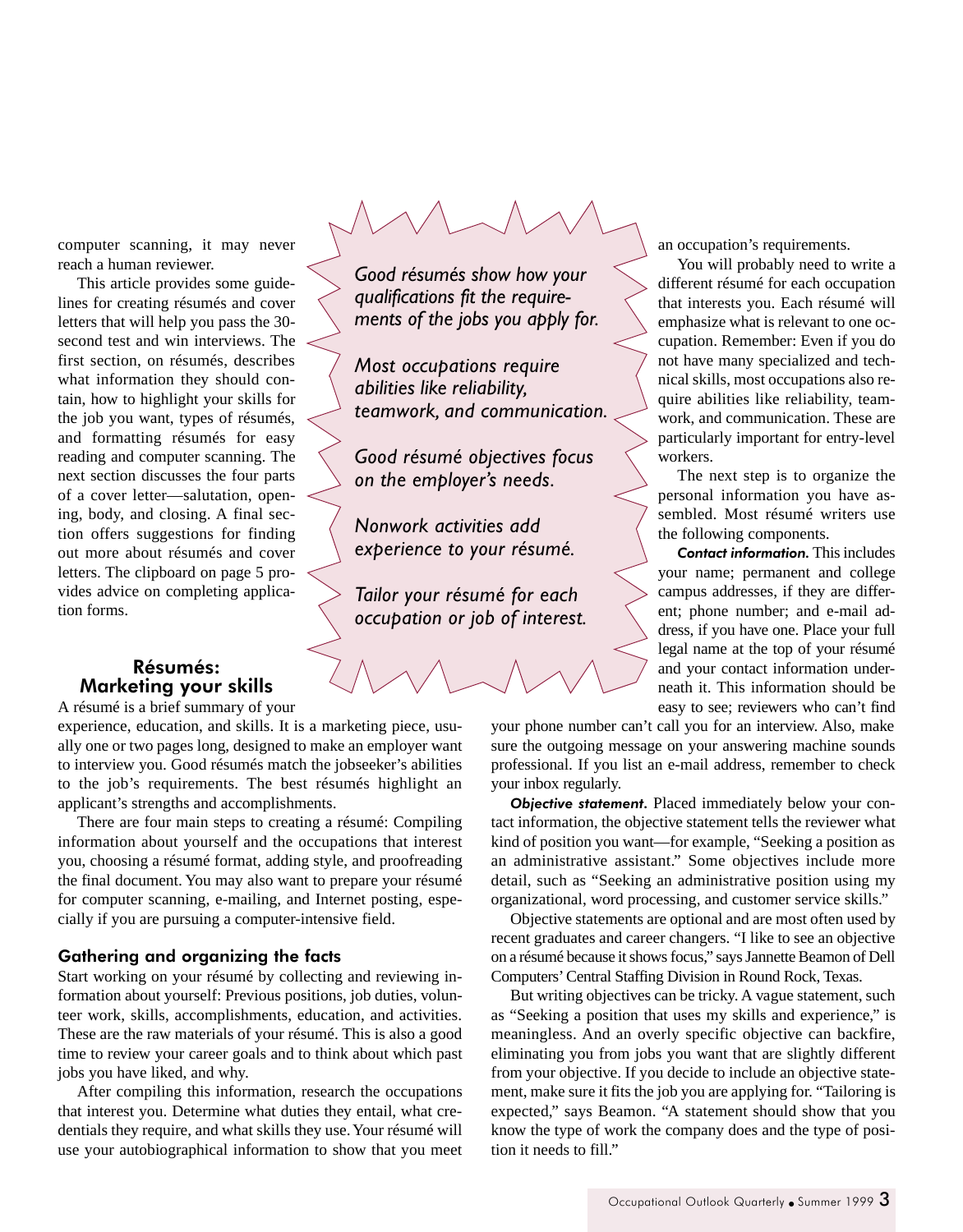*Qualifications summary.* The qualifications summary, which evolved from the objective, is an overview designed to quickly answer the employer's question "Why should I hire you?" It lists a few of your best qualifications and belongs below your contact information or objective statement.

A qualifications summary, like an objective, is optional. It can be particularly effective for applicants with extensive or varied experience because it prevents the important facts from being lost among the details. Most résumé writers choose either an objective or a summary, but some use both.

*Education.* List all relevant training, certifications, and education on your résumé. Start with the most recent and work backward. For each school you have attended, list the school's name and location; diploma, certificate, or degree earned, along with year of completion; field of

study; and honors received. If you have not yet completed one of your degrees, use the word *expected* before your graduation date. If you do not know when you will graduate, add *in progress* after the name of the unfinished degree.

The education section is especially important for recent graduates. Include your overall grade point average, average within major, or class standing, if it helps your case. The general guideline is to include averages of 3.0 and above, but the minimum useful average is still widely debated. Graduates should also consider listing relevant courses under a separate heading. Listing four to eight courses related to a particular occupation shows a connection between education and work. College graduates need not list their high school credentials.

*Experience.* Résumés should include your job history: The name and location of the organizations you have worked for, years you worked there, title of your job, a few of the duties you performed, and results you achieved. Also, describe relevant volunteer activities, internships, and school projects, especially if you have little paid experience.

When describing your job duties, emphasize results instead of responsibilities and performance rather than qualities. It is not enough, for example, to claim you are organized; you must use your experience to prove it.

*Use action phrases—not complete sentences.*

*Highlight specific achievements.*

*Include quantifiable results where possible.*

*Identify increases in responsibility.*

*Mention special work related skills.*

*Identify coursework relating to the employer's needs.*

Job descriptions often specify the scope of a position's duties—such as the number of phone lines answered, forms processed, or people supervised. If you worked on a project with other people, tell the reviewer your accomplishments came from a team effort. Also, mention any promotions or increases in responsibility you received.

Use specific accomplishments to give your experience impact. Note any improvements you made, any time or money you saved, and any problems you solved—for example, were you praised for handling difficult customers? Were you always on time or available for overtime? Did you save time by reorganizing a filing system? Did you start a new program? Mention quantifiable results you accomplished, such as a 10-percent increase in sales, a 90-percent accuracy rate, a 25-percent increase in student participation, or an A grade.

*Activities and associations.* Activities can be an excellent source of additional experience. "A lot of students in high school or college don't have much concrete work experience," says Alicia Mallaney, a recruiter for a management consulting firm in McLean, Virginia. "They should list their involvement in school or extracurricular activities—employers look for those kinds of things because they show initiative."

Activities might include participation in organizations, associations, student government, clubs, or community activities, especially those related to the position you are applying for or that demonstrate hard work and leadership skills.

*Special skills.* If you have specific computer, foreign language, typing, or other technical skills, consider highlighting them by giving them their own category—even if they don't relate directly to the occupation you're pursuing. "At Dell, most of our applicants list programming and computer application skills in their own section," says Beamon. "But now, most occupations, even outside the computer industry, require computer skills. People in every industry are listing those skills separately."

*Awards and honors.* Include formal recognition you have received. Do not omit professional or academic awards. These are often listed with an applicant's experience or education, but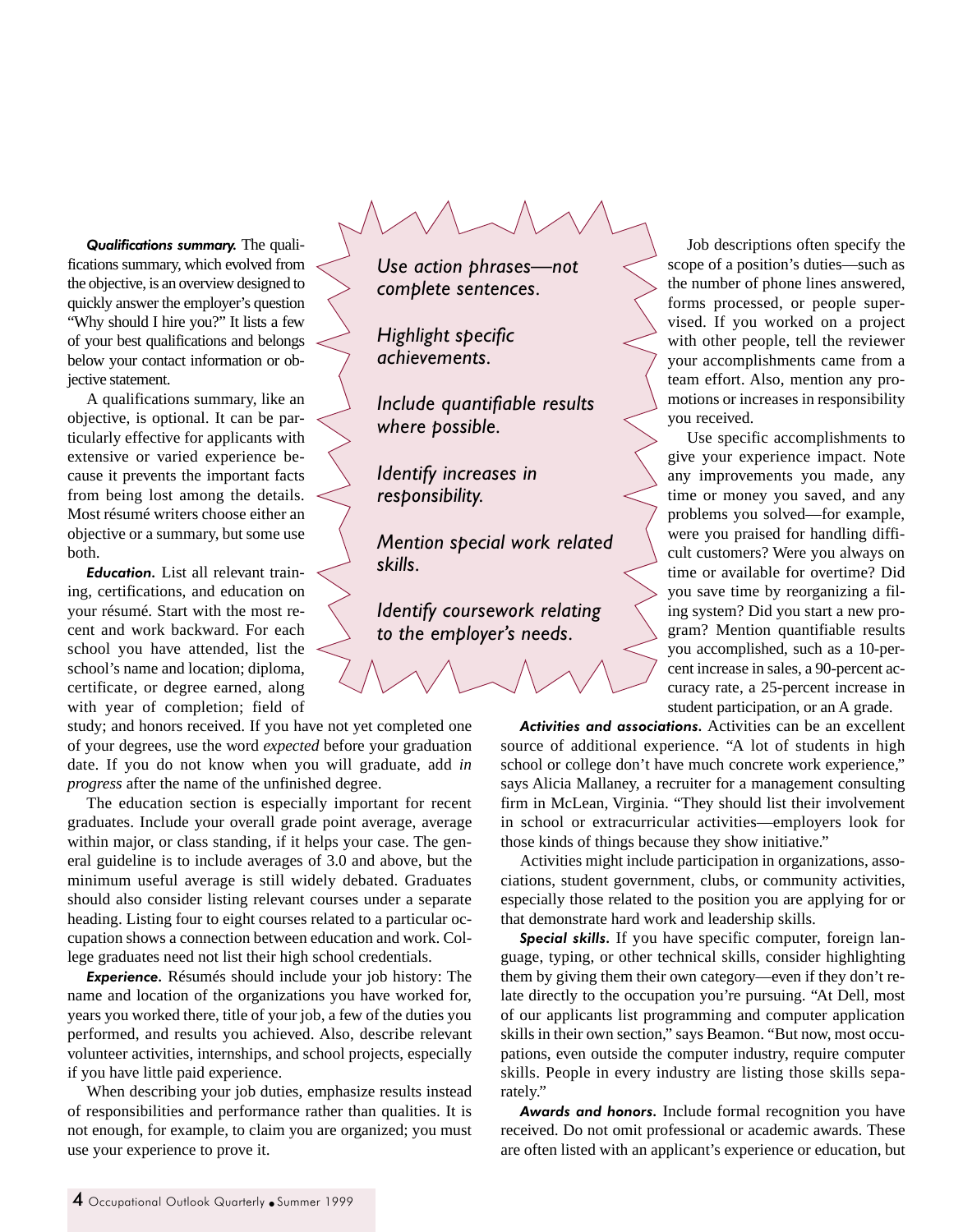## Applications: Fitting yourself to the form

Many jobs require jobseekers to complete an application instead of submitting a résumé. But an application is a résumé in disguise: Its purpose is to show your qualifications. Assembling the following information about yourself in advance will make it easier to complete applications:

- ◆ *Identification*. Be prepared to give your name, address, phone number, and social security number. You may also need to bring proof of identification when you pick up and drop off the application.
- ◆ *Employment history.* List the month and year you started and ended each job; your supervisor's name, address, and phone number; your job title, location, salary, and major duties; and your reason for leaving.
- ◆ *Education and certification.* Know the name and city of the schools you attended and the year you received your degrees and the name, level, and award and renewal dates of certification.
- ◆ *Special skills.* List any special skills you have that are closely related to the job, such as computer applications, typing speed, or equipment operation.
- ◆ *References.* Provide the names, phone numbers, and addresses of three or four people who have agreed to recommend you.

When you pick up an application, don't miss an opportunity to make a good first impression. Dress as you would for the job. Politely request two copies of the form, or make your own copies of the original before you start filling it out. Read the entire application before you begin. Then, use one copy as a rough draft and the other as the final product. Use a typewriter or write neatly with black ink.

Answer every question on the application. Write "not applicable" or "none" if a question does not apply to you. Some reviewers suggest answering "will discuss in interview" if asked for information that might disqualify you.

Make a copy of your completed application. If you go back for an interview, take this record with you. Having a completed form will also make it easier to fill out the next one.

Although forms do not offer the same flexibility as a résumé, you can still find ways to highlight your best qualifications. For example, you can use strong action verbs to describe your duties. If you do not have paid experience, you can give job titles to your volunteer work or list relevant academic experience, substituting *student* for job titles.

*Computer applications.* If you are filling out an application for a computer database, you will want to use keywords and simple formatting—no boldface or bullets. Put the most important information first. Include as much information as you can for each question without becoming wordy or repetitive. The more relevant details you provide, the better your chances of using a keyword that matches an employer's requirements. Before submitting the form, copy and paste your answers into a word-processing program so you can check the spelling.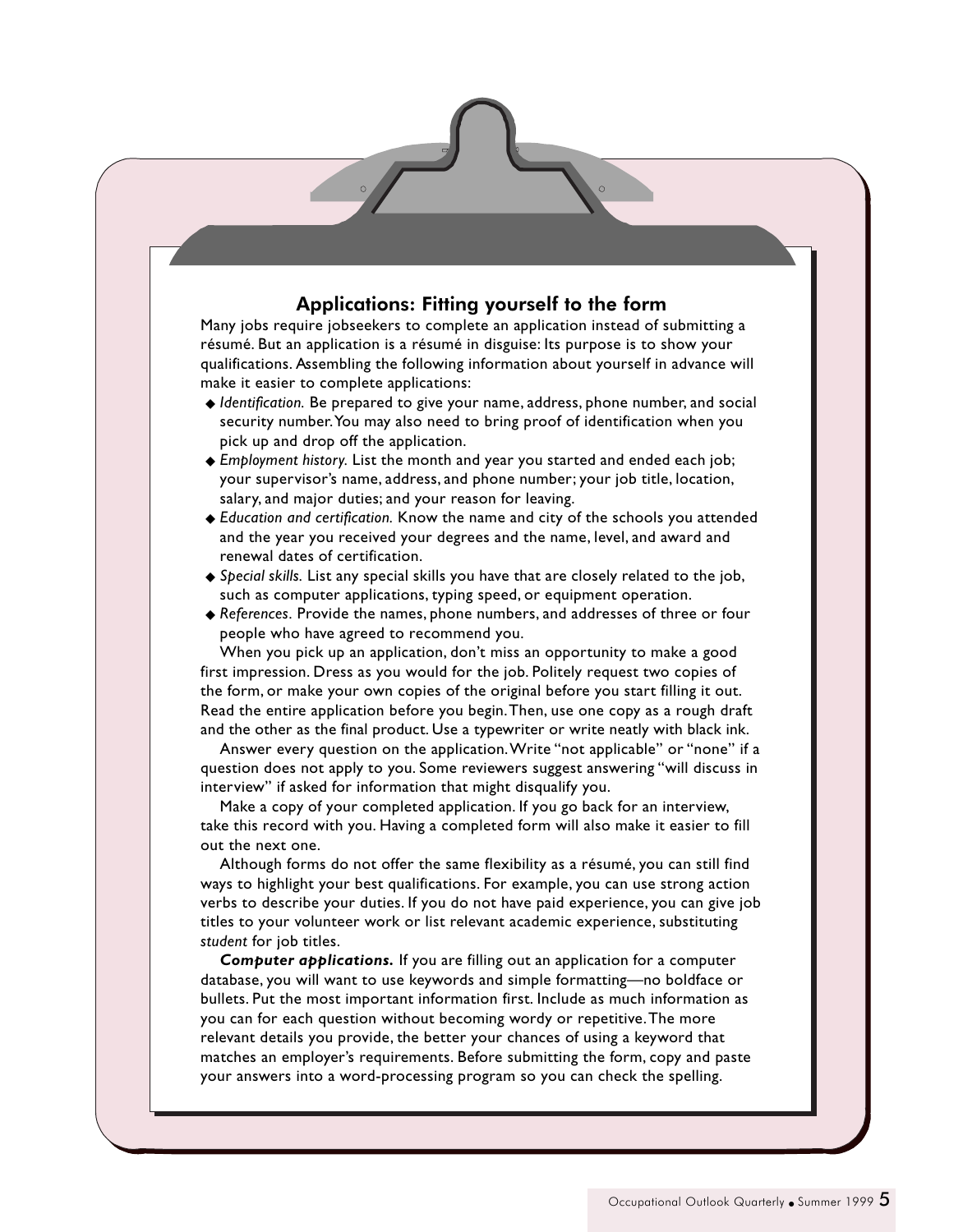some list them at the end of their résumé.

*References.* Usually, résumés do not include names of references, but some reviewers suggest breaking this rule if the names are recognizable in the occupation or industry. Most résumé writers end with the statement "References available upon request." Others assume reference availability is understood and use that space for more important information. Regardless of whether you mention it on the résumé, you will need to create a separate reference sheet to provide when requested and to carry with you to interviews.

A reference sheet lists the name, title, office address, and phone number of three to five people who know your abilities. Before offering them as references, of course, make sure these people have agreed to recommend you. At the top of the sheet, type your name and contact informa-

tion, repeating the format you used in your résumé.

*Other personal information.* Your résumé should include any other information that is important to your occupation, such as a completed portfolio or a willingness to travel. Your résumé is your own, and you should customize it to fit your needs. However, some information does not belong on a résumé. Do not disclose your health, disability, marital status, age, or ethnicity. This information is illegal for most employers to request.

#### Choosing a format

There are three main résumé formats—chronological, functional, and combination. Each is defined by the way it organizes your experience. Choose the one that shows your experience to its best advantage.

*Chronological.* This résumé type is the most common. It organizes your experience around the jobs you have held. This format is an excellent choice for people with steady work histories or previous jobs that relate closely to their career objective.

To create a chronological résumé, list each position you have held, starting with the most recent and working backward. For each position, give the title of your job, name of the organization you worked for, and years you worked there. Next, relate

*Chronological résumés organize your experience around the jobs you have held.*

*Functional résumés emphasize skills rather than employment history.*

*Sprinkle your résumé with language found in the position description.*

*Use a laser printer and keep the font size at 10 points or above.*

*Avoid mistakes by having several people proofread for you.*

the duties and accomplishments of that job. When describing your jobs, use action statements, not sentences. Instead of writing "I managed a fundraising campaign," write, "Managed a fundraising campaign." Use strong verbs to begin each statement.

Be specific, but not overly detailed, in describing what you did. Employers say three to five statements are usually sufficient for each job. And no job should have more than four consecutive lines of information under it; large blocks of text are difficult to read. If you must use more space, find some way to divide the information into categories.

Your most important positions should occupy the most space on your résumé. If you've had jobs that do not relate to the position you want, consider dividing your experience into two categories: Relevant experience and other experience. Describe the relevant jobs thoroughly,

and briefly mention the others. If you have had many jobs, you probably do not need to mention the oldest or least important ones. Just be careful not to create damaging gaps in your work history. For a sample chronological résumé, see page 7.

Because the chronological format emphasizes dates and job titles, it is often a poor format for career changers, people with inconsistent work histories, or new entrants to the work force. For these applicants, the functional résumé is a better choice.

*Functional.* The functional résumé organizes your experience around skills rather than job titles. "I often recommend the functional format to students who have not had positions that relate directly to the job they want," says Bryan Kempton, Program Director of the Career Center at the University of Maryland, College Park. "By organizing their experiences around skills, they can connect less relevant jobs to the career qualifications they need. For instance, a job waiting tables can be combined with other examples to show organizational or customer service skills."

To create a functional résumé, identify three or four skills required for your target job. For each skill, identify three to five concrete examples to demonstrate that ability. Again, use action phrases—not complete sentences—when writing your list.

Arrange your skill headings in order of importance. If you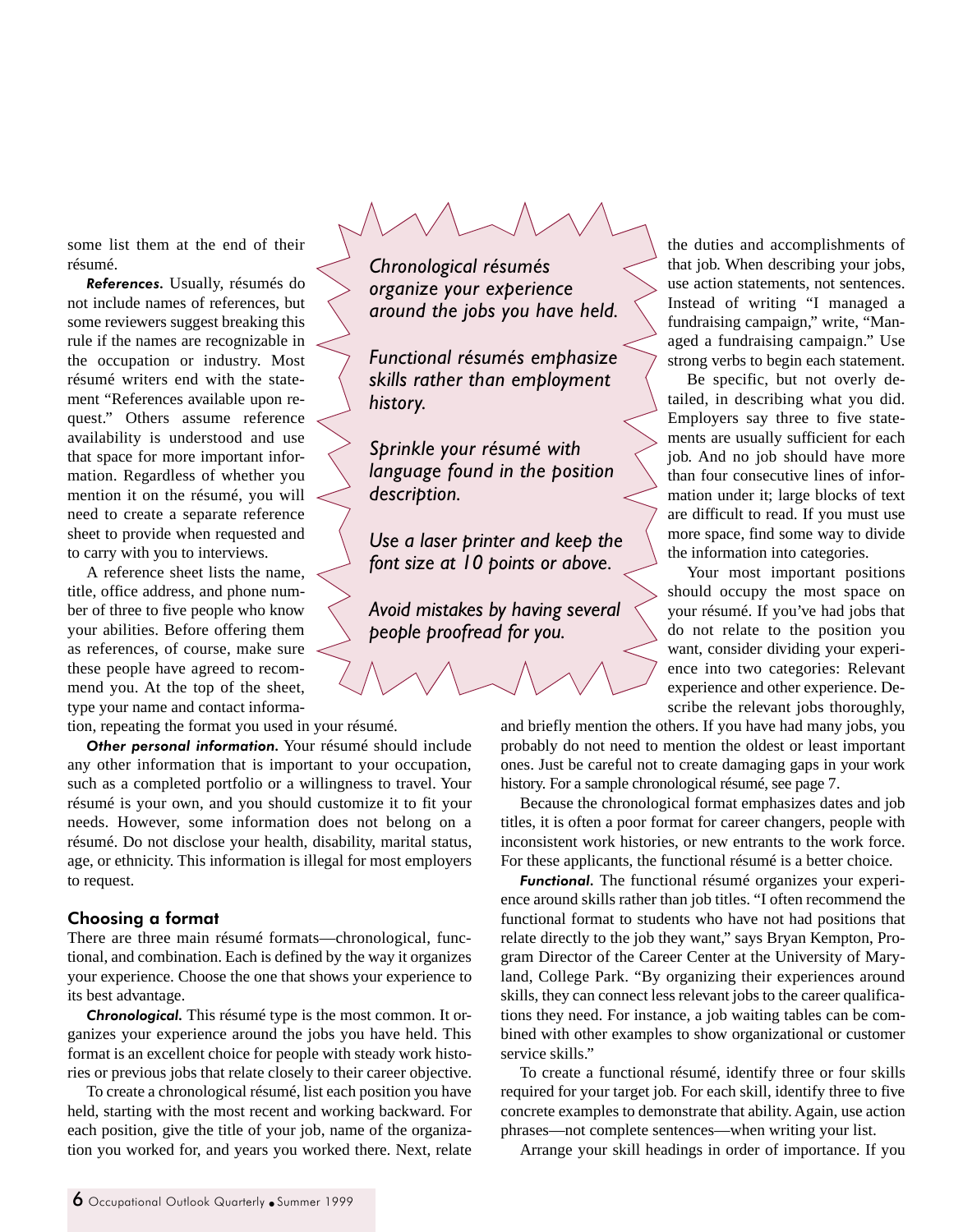# *Sample chronological résumé*

#### **Elizabeth Smith**

## **Current Address**

1016 Campus Drive, room 312 College Town, LS 41112 453-555-5555 Smith@LS.edu Horizontal lines help

define different sections

#### **Permanent Address**

1510 Park Street Hamlet, LS 41112 454-555-5555 Smith@somewhere.com

### **Objective**

To obtain a position in public relations using my communication and promotional skills

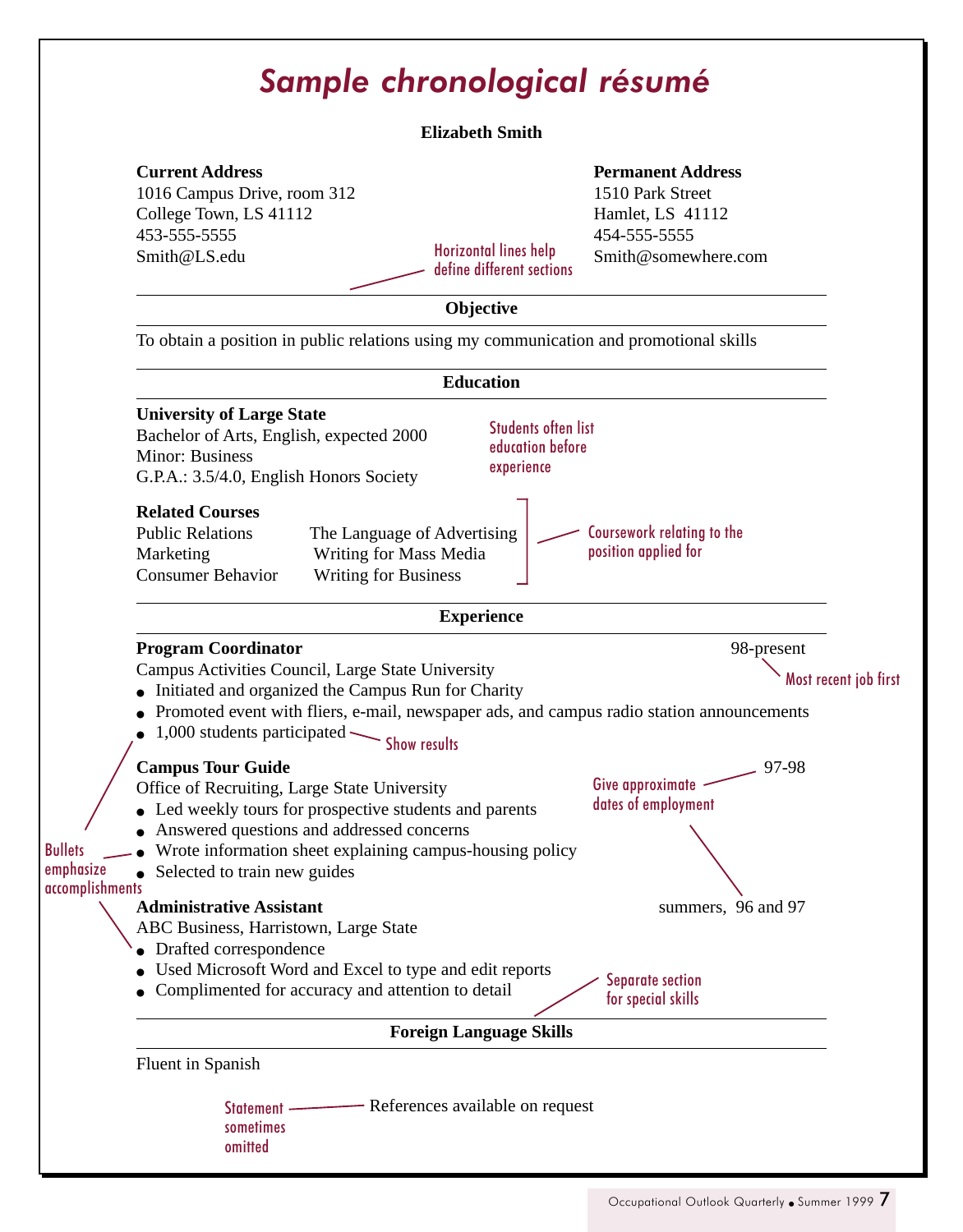have a specific vacancy announcement, match the arrangement of your headings to that of its listed requirements. The closer the match between your skill headings and the reviewer's expectations, the more qualified you seem.

The last part of the functional résumé is a brief work history. Write only job titles, company names, and employment years. If you have gaps in your work history, you could use the cover letter to explain them, or you could fill them by adding volunteer work, community activities, or family responsibilities to your job list. For a sample functional résumé, see page 9.

*Combination***.** This format combines the best of the chronological format with the best of the functional format. Combination résumés are as varied as the histories they summarize. One variation begins with a chronological format but then subdivides each job description into skill categories. Another variation uses a functional format but, for each example of a skill, identifies the organization where the example occurred.

#### Adding style

You will create a good impression if your résumé is attractive and easy to read. An inviting style draws attention to your qualifications. If you take pity on the reviewer's eyes, chances are better that he or she will spend more time reviewing your résumé—and will remember it better.

To make your résumé easier to read and copy, print it on white or lightly colored paper. Loud, garish colors may attract attention, but they risk creating an unprofessional impression. Also, use a laser printer and keep the font size at 10 point or above. The reviewer shouldn't have to struggle to read your words.

*Design.* Good résumé writers use design elements strategically. Boldface, large type, capital letters, centering, or horizontal lines can be used to make headings stand out on the page. Bullets or italics can draw attention to key accomplishments. One inch margins around the page and blank lines between sections will make all the information easier to see.

Any graphics you use should be consistent with your occupation's standards. Graphics appropriate for one occupation might be inappropriate for another. As Tom Harris, a manager at a marketing firm in Minneapolis, explains, "Small design elements are nice—a border or a name and address printed in letterhead style. But large graphics are distracting. They make me wonder if the person would rather be a graphic artist instead of an account manager."

To give your résumé a consistent flow, maintain the same style from beginning to end. Every section should have the same design elements. For example, if your education heading is bold and centered, every heading should be bold and centered. In the same way, chose one typeface, such as Arial, Courier, or Times New Roman, and use it throughout.

When you have finished, hold your résumé at arm's length and examine it. Make sure the type is easy to read and that the material lays out evenly on the page. You may need to experiment with different styles before deciding which you like best.

*Length.* A long résumé is difficult for a reviewer to digest and retain; and, given the volume of résumés many reviewers receive, long résumés are often ignored. Although rules about length are more flexible than they once were, general guidelines still exist. Most students and recent graduates use a onepage résumé, other workers use one or two pages, and the very experienced use two or three pages. If your résumé doesn't match this pattern, it probably contains unnecessary words or irrelevant information. Eliminate anything that does not help prove you're qualified for the job.

#### **Proofreading**

Take time to prepare the best résumé you can. You might not be the most qualified candidate for every job, but your résumé might be better than the competition. The most common mistakes are simple typographical and spelling errors. Computer spelling checkers do not catch correctly spelled words used incorrectly—"of" for "on," for example, or "their" for "there." You want your résumé to stand out, but not for the wrong reasons. Avoid mistakes by having several people proofread for you.

Before you send out a résumé, review the vacancy announcement and fine-tune your résumé to meet employers' specific criteria. Sprinkle your résumé with language found in the position description, paying special attention to your objective and qualifications summary if you have them.

Finally, consider how your résumé will look when it arrives on a reviewer's desk. Hastily stuffed, illegibly addressed, and sloppily sealed envelopes do nothing to enhance your image as a neat, would-be professional. If you are faxing your résumé, set the fax machine to fine printing mode, and always fax an original. Your résumé may have to withstand several trips through a copy machine, so you want it to transmit as clearly as possible.

#### Going digital

Résumés can be formatted for e-mailing, posting to Internet sites, or scanning. These digital résumés include the same information other résumés do, and they come in the same varieties chronological, functional, or combination. But digital résumés use simpler, technologically friendly formatting, and they emphasize keywords. This section describes two types of digital résumés: Plain text résumés that can be e-mailed to employers or posted to databases and scannable paper résumés that can be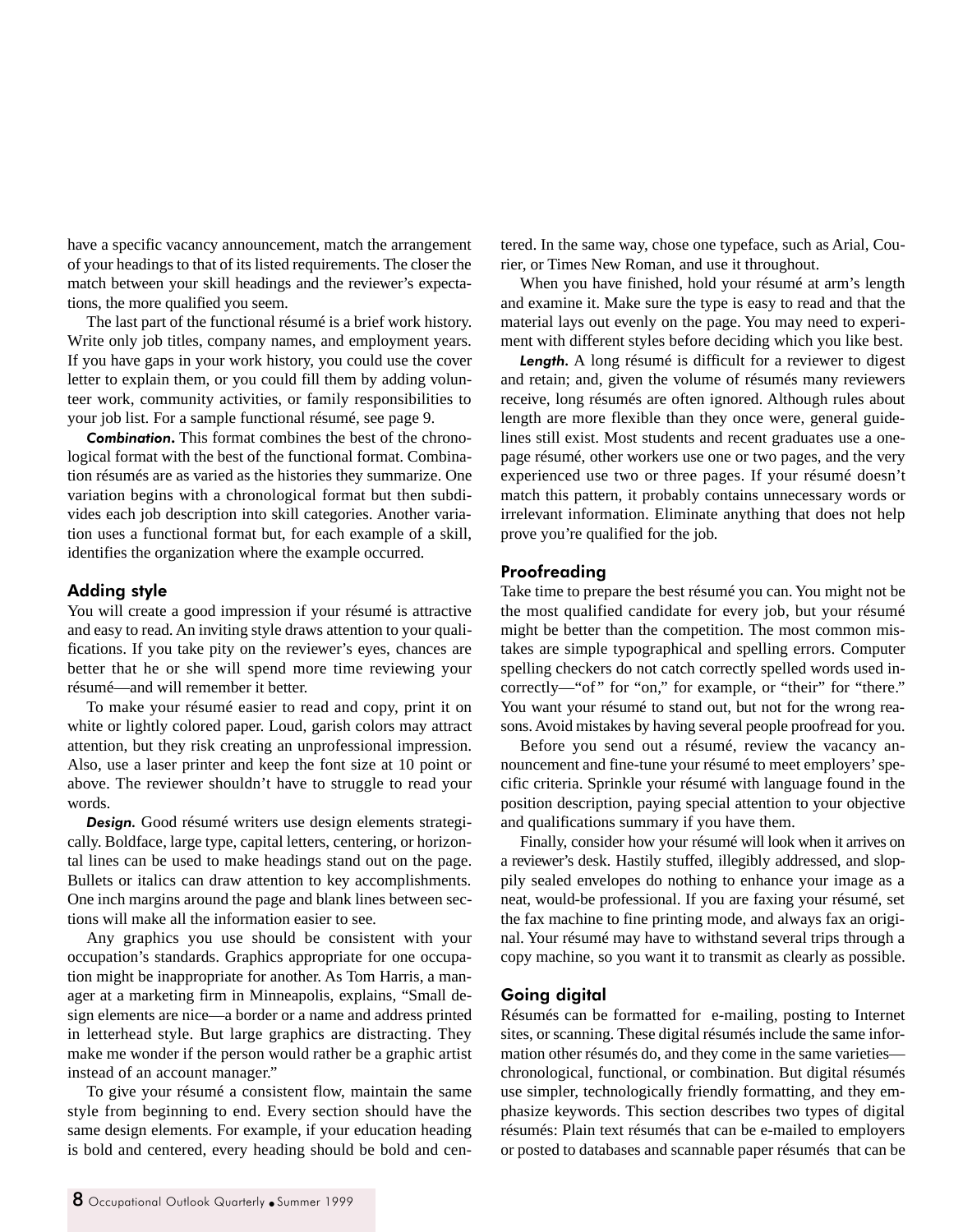## *Sample functional résumé*

Leave adequate margins on all sides

**Sarah Jones 1310 Rock Ledge Street Hamlet, Large State 41112 454-555-5555**

**OBJECTIVE** Objective statement should address the position applied for

Receptionist position using my customer service, administrative, and communication skills

**EDUCATION** Bold capital letters emphasize major headings

Large State Community College A.A. in Liberal Arts, expected May 2000 G.P.A.: 3.6/4.0

Hamlet High School Diploma, May 1997 G.P.A.: 3.3/4.0

## **EXPERIENCE**

**Identify** major skills required for the position

| <b>Customer Service</b><br>Selected for the express lane while working as a cashier<br>Directed customers to product locations<br>Served restaurant patrons and responded quickly to requests<br>Handled food substitutions and special requests efficiently |                                              |
|--------------------------------------------------------------------------------------------------------------------------------------------------------------------------------------------------------------------------------------------------------------|----------------------------------------------|
| Administration<br>Recorded meeting notes and maintained membership roster for College Outdoors Club<br>Calculated restaurant customers' bills accurately<br>Type 60 words per minute                                                                         | <b>Begin statements</b><br>with action verbs |
| <b>Communication</b><br>Explained menu items to customers<br>Relayed special requests to chef<br>Received A's in speech and composition classes.<br>Include specific<br><i>achievements</i><br><b>Computer Applications</b>                                  |                                              |
| WordPerfect, Word, Windows 98<br><b>Brief work history</b><br><b>WORK HISTORY</b><br>goes at the end<br>Table Server, Good Food Restaurant, Hamlet, Large State, 1999<br>Cashier, Blue Skies Chain Store, Hamlet, Large State, 1997-1998                     |                                              |

References available upon request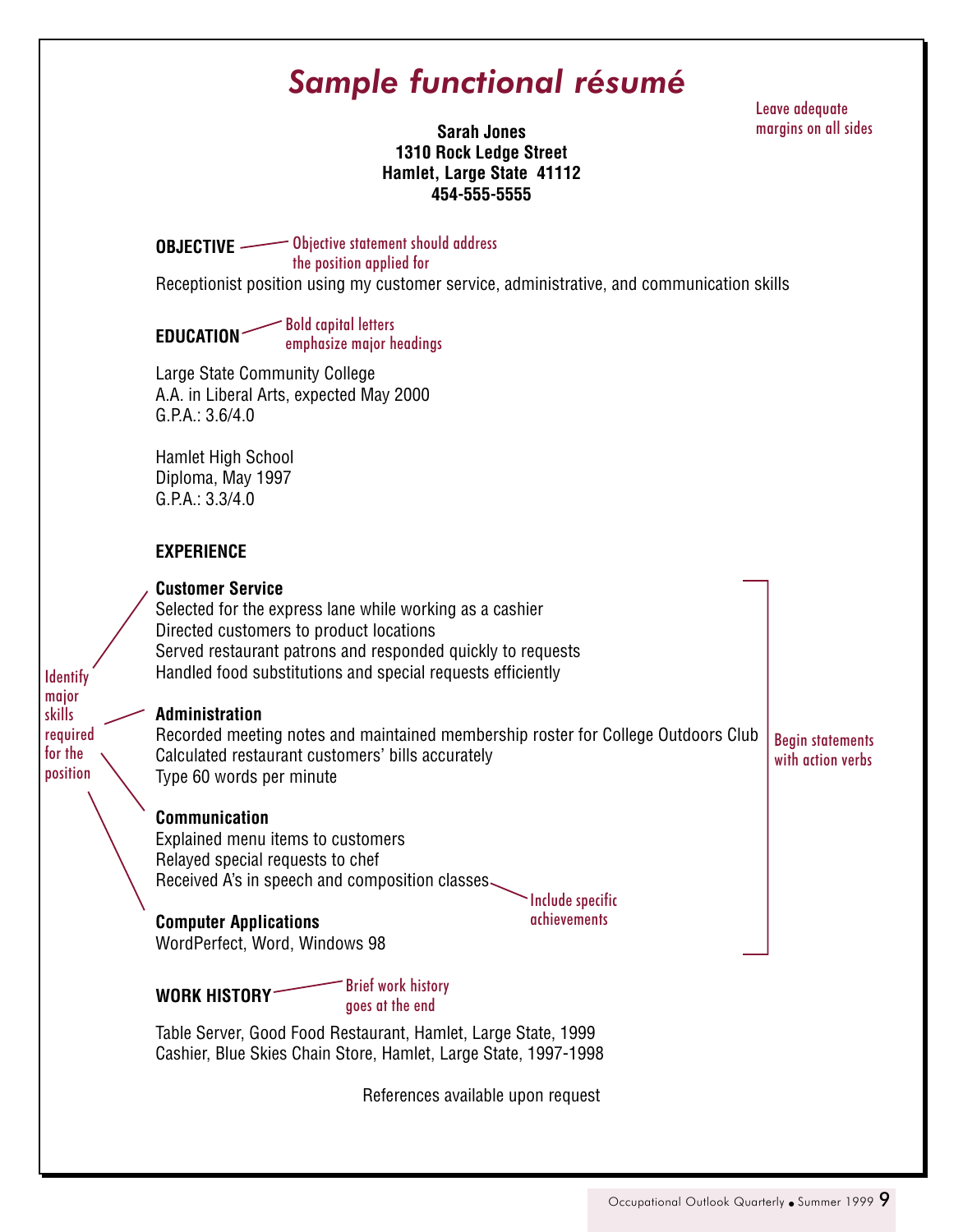read by computer optics. To learn how to turn your résumé into a Web page, visit Internet sites, such as those listed at the end of this article.

*Plain text résumés***.** Résumés that are e-mailed or posted to Internet databases are designed for computer use. These résumés must be written using the American Standard Code for Information Interchange (ASCII), also known as plain text. Plain text contains no special formatting codes, so every computer can understand it.

To create a plain text résumé, open your existing résumé document with a word processing program, and save it as a text or ASCII file. This will eliminate formatting codes. You can use the computer's built-in text editor application, such as Notepad for Windows or Simpletext for Macintosh, to edit the résumé.

The success of your résumé depends, in part, on the number of keywords it contains—the number of

times its words match the words requested by a manager. You can add keywords to your résumé by scrutinizing job announcements and, where appropriate, copying their exact words when describing your skills. Fill your résumé with important nouns the computer will recognize, such as professional organizations and industry jargon. Each abbreviation you use should be followed by the phrase it stands for, with the exception of B.S. and B.A. for Bachelor of Science and Bachelor of Arts.

List every keyword that applies to you; do not expect the computer to infer. For example, don't simply write "word processing: Microsoft Office." Instead, write "word processing: Microsoft Office, WordPerfect, Microsoft Word, Excel, and PowerPoint." Rules about length are relaxed for digital résumés. Some career counselors even suggest adding a keyword paragraph to the top of your résumé, but others do not believe such paragraphs are useful.

Writers of plain text résumés should not use any characters or formatting not found on a standard keyboard. Boldface, italics, and underlining are unavailable, as are tabs, bullets, and multiple font sizes. But alternative attention-getting devices are still useful; asterisks and plus signs can replace bullets, rows of dashes can separate sections, and all capital letters can emphasize headings.

*Résumés can be formatted for scanning, e-mailing, or posting to Internet sites.*

*Digital résumés use simple, technologically friendly formatting.*

*Digital résumés emphasize keywords.*

*Plain text resumes should not exceed 65 characters per line.*

*E-mail a plain text résumé to yourself and to a friend to test the way it transmits.*

The word wrap function is also disabled when writing in ASCII. Words will not automatically move from one line to the next. Instead, you must hit the enter key at the end of every line. A line should hold only 65 characters, or it may not fit on the reviewer's screen. To be certain your line lengths are correct, count characters and use a standard-width typeface, such as Courier. Times New Roman is not a standard-width typeface, so 65 of its characters will not always translate to 65 of the reviewer's characters. For a sample plain text résumé, see page 11.

Before e-mailing your résumé to an employer, e-mail it to yourself and a friend to see how it transmits. That way, you may be able to uncover some formatting errors. When an employer asks for an e-mailed résumé, never attach a word-processed document unless specifically requested to do so. Employers may

not be able to open a word-processed document. Even if they can, they may not want to risk receiving a computer virus. Always send your cover letter and résumé as text in a single message. If you are responding to an advertisement or job posting, use that posting as the subject line of your message.

You can also post your plain text résumé to Internet databases and apply instantly to thousands of companies. When you do this, the posted résumé becomes public information. Take precautions, such as omitting your home address and the address of your current employer. The Internet can be part of a complete job search effort, but it should not be your sole job searching technique. Most companies still do not use Internet recruiting.

*Scannable résumés***.** Many large companies, and a growing number of small ones, use computers to sort the hundreds of résumés they receive. These companies scan paper résumés into a computer database. When managers need to fill a position, they program the computer with keywords that describe the qualifications they want in a candidate. The computer then searches its database for résumés that include those keywords. The résumés with the most matches are forwarded to the managers.

This new technology is good news for jobseekers. Now when these companies put your résumé on file, your qualifica-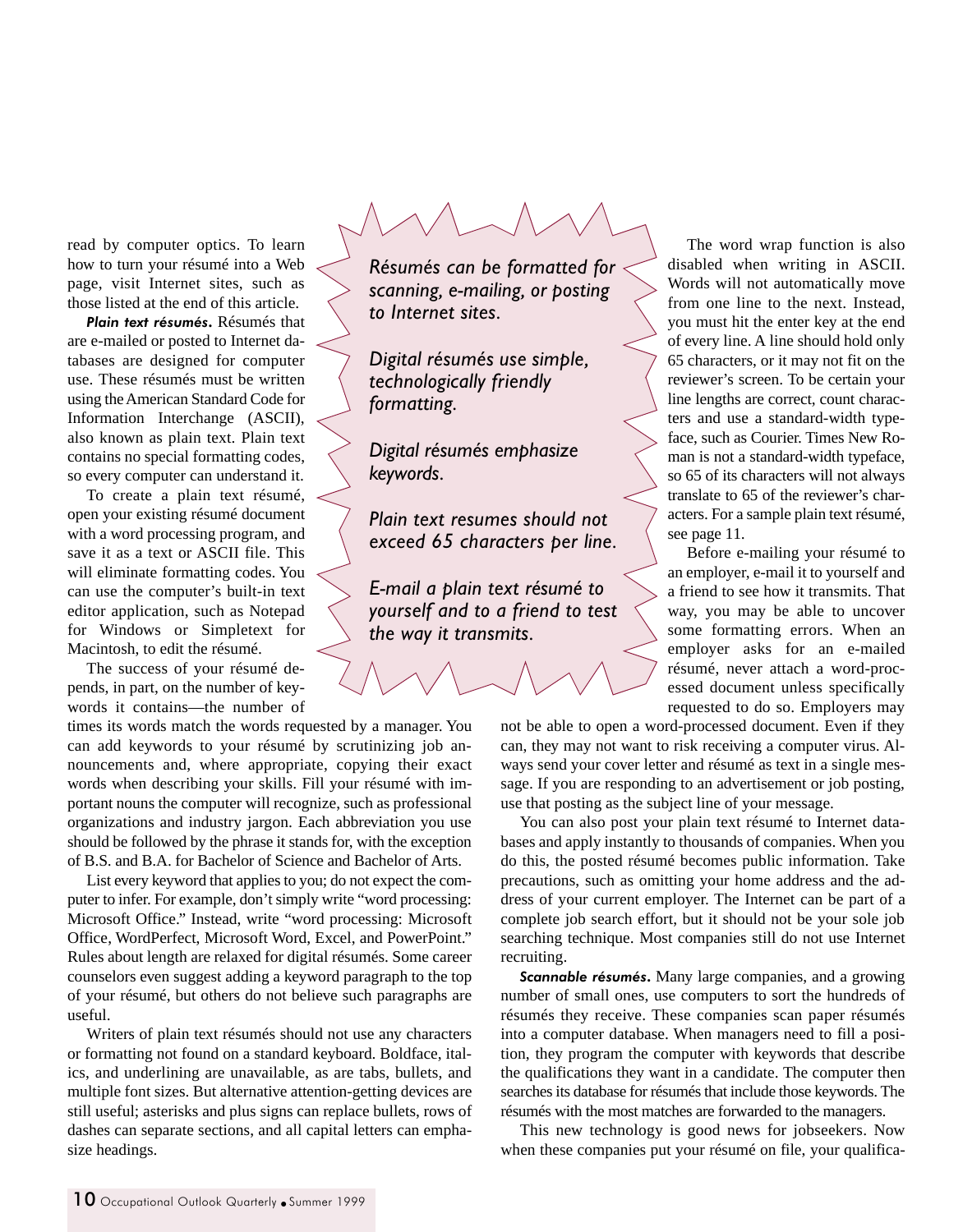CHRISTINE TECHIE **THE TECH COM** Put your name at the top on its own line 1078 Campus Drive College Town, LS 41112 454-555-5555 Techie@somewhere.com KEYWORD SUMMARY BS Computer Science,1999, C++, Visual Basic, Assembly, FORTRAN, TUTOR, HTML, CAD, PATRAN, Oracle, MS Office, IBM 630/670, Windows NT, UNIX, Programmer EDUCATION Bachelor of Science, Computer Science, 1999 Large State University, College Town, Large State Minor: Mathematics G.P.A.: 3.0/4.0 Related Courses Database Design, Compiler Design, Systems Architecture, Operating Systems, Data Structures COMPUTER SKILLS Languages: C/C++, Visual Basic, Assembly, FORTRAN,—— End each line by TUTOR, HTML Software: CAD, PATRAN, Oracle, MS Office Systems: IBM 360/370, Windows NT, UNIX EXPERIENCE Support Desk, Large State University, 97-99 \* Maintained computer systems in campus lab \* Installed applications and performed troubleshooting \* Instructed students on applications and systems Programmer (Intern), Generic Company, 96-97 \* Wrote instructional programs using TUTOR language \* Corrected errors in pre-written programs using C++ \* Altered existing programs to fit user needs Data Entry Clerk, ABC Sales, summers 96, 97 \* Updated inventory and sales data COMMUNICATION SKILLS Served as Vice President of Computer Science Society Received A's in technical writing and speech classes REFERENCES Available upon request ++ Willing to relocate ++ Put your phone number on its own line Use a standard-width typeface like Courier Keywords make your résumé easier to find in a database Capital**letters** emphasize headings Space between asterisk and text  $\sim$ Asterisks and plus signs replace **bullets** Never e-mail an attachment hitting the enter key No line exceeds 65 characters Sample plain text résumé E-mailed or database résumés are written in plain text without columns. bullets, or bold or italic styles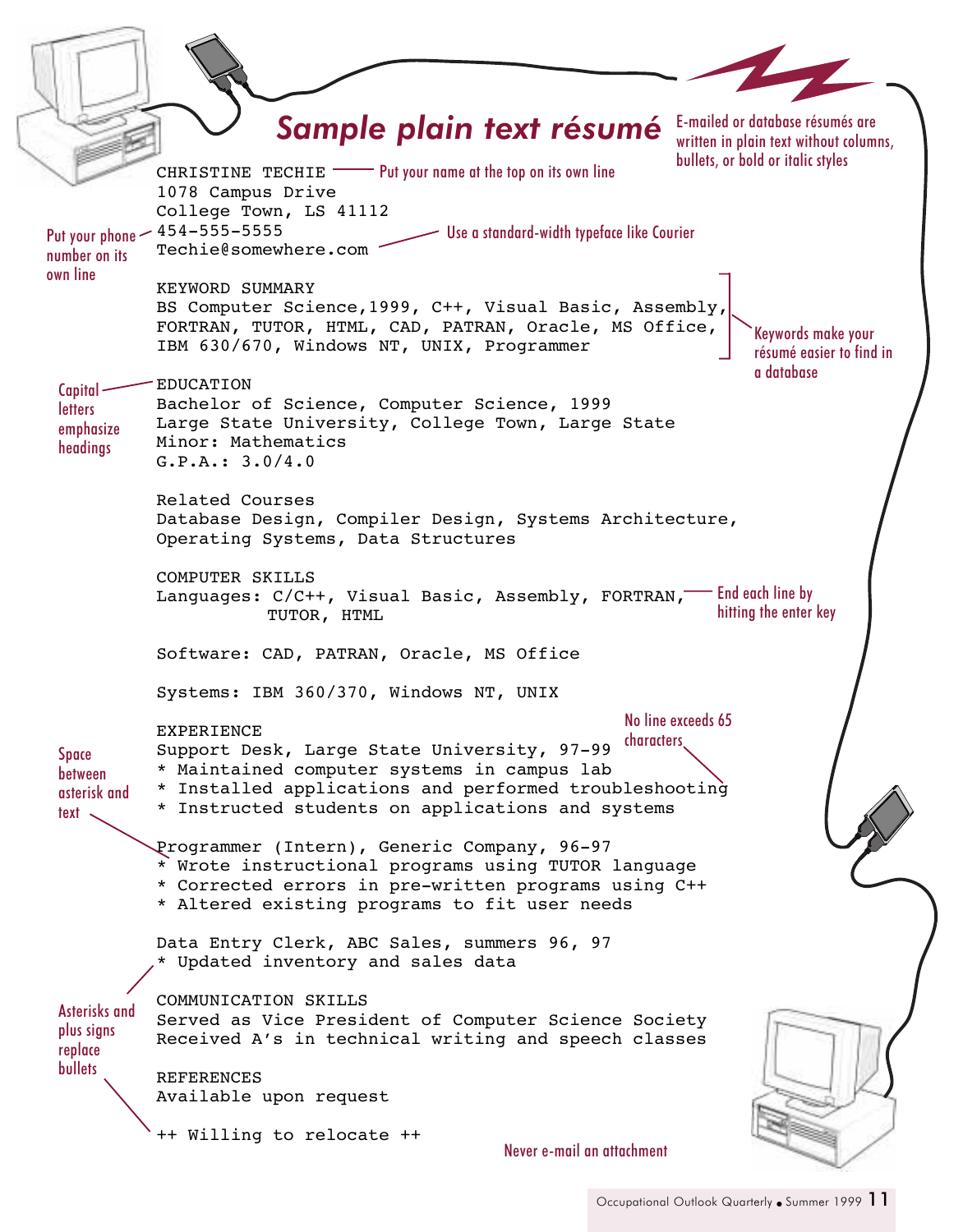tions are ready and waiting to be electronically retrieved, not languishing in a desk drawer. Before you submit your résumé to a company, call the company to find out if it scans. If it does, you will need to make sure your résumé's design is computer friendly.

Stylistic touches that are easy on a human's eyes may not be so easy on a computer scanner. Résumés that will be scanned should be devoid of any graphics or formatting that a computer might misinterpret. The following steps will increase a scanner's ability to read your résumé:

- ◆ Use nontextured white or offwhite paper with black letters.
- ◆ Choose a well-known font such as Helvetica, Arial, or Courier.
- ◆ Pick a font size of 10 to 14 points, and do not condense spacing between letters.
- ◆ Do not underline or italicize text, and do not use asterisks or paren-

theses. Modern systems can understand bold, but older systems might not. You can still distinguish headings by using capital letters.

- ◆ Avoid boxes, graphics, columns, and horizontal or vertical lines.
- ◆ Put your name on its own line at the top of each page. Also, give telephone numbers their own lines.
- ◆ Do not staple or fold your résumé.

### Cover letters: Introducing yourself

Every résumé you send, fax, or e-mail needs its own cover letter. Sending a résumé without a cover letter is like starting an interview without shaking hands. The best cover letters spark the employer's interest and create an impression of competence.

Cover letters are an opportunity to convey your focus and energy. "If you don't have a lot of experience, use the cover letter to show you have enthusiasm," says Sharon Swann, manager of administrative services for a management consulting firm in Menlo Park, California. "Writing a strong cover letter and then calling to follow up shows the employer you have drive and interest." Although you should feel free to consult ref-

*Every résumé you send, fax, or e-mail needs its own cover letter.*

*Every cover letter should fit on one page.*

*Send your letter to a specific person rather than to an office whenever possible.*

*The first few sentences tell which job you are applying for.*

*Briefly explain your qualifications without simply repeating your résumé.*

erences and models, use your own words when writing a cover letter; don't mimic another person's writing style.

#### Parts of the cover letter

Cover letters should be written in standard business format with your and the reviewer's addresses at the top and your signature above your typed name at the bottom. (E-mailed cover letters do not include mailing addresses.) All letters should be single spaced, flush left, with each paragraph followed by a blank line. Use professional, polite words. Revealing your personality is fine, as long as your style conforms to business protocol. For a sample cover letter, see page 13.

Most cover letters are two or three paragraphs long. Every cover letter should fit on one page and contain the following four parts: Salutation, opening, body, and conclusion.

*Salutation.* Whenever possible, send your letter to a specific person rather than to an office. Consider how differently you respond to a letter addressed to you, as opposed to one addressed to "Occupant." If you do not know whom to write, call the company and ask who is hiring for the position. Check that the name you use is spelled correctly and the title is accurate. Pay close attention to the Mr. or Ms. before gender-neutral names. Finally, use a colon after the name, not a comma.

**Opening.** The first few sentences of your cover letter should tell the reviewer which job you are applying for and the connection you have to the company. If someone the reviewer knows suggested you apply, mention that recommendation. If you are responding to an advertisement, refer to it and the source that published it.

Your knowledge of the company might give you another opportunity to connect yourself to the job. You could briefly describe your experience with its products, cite a recent company success, or refer to an article written about the company. But don't go overboard; save specifics for the interview.

*Body.* The next portion of your cover letter is a brief explanation of your qualifications. Don't simply repeat your résumé; summarize your most relevant qualifications or provide addi-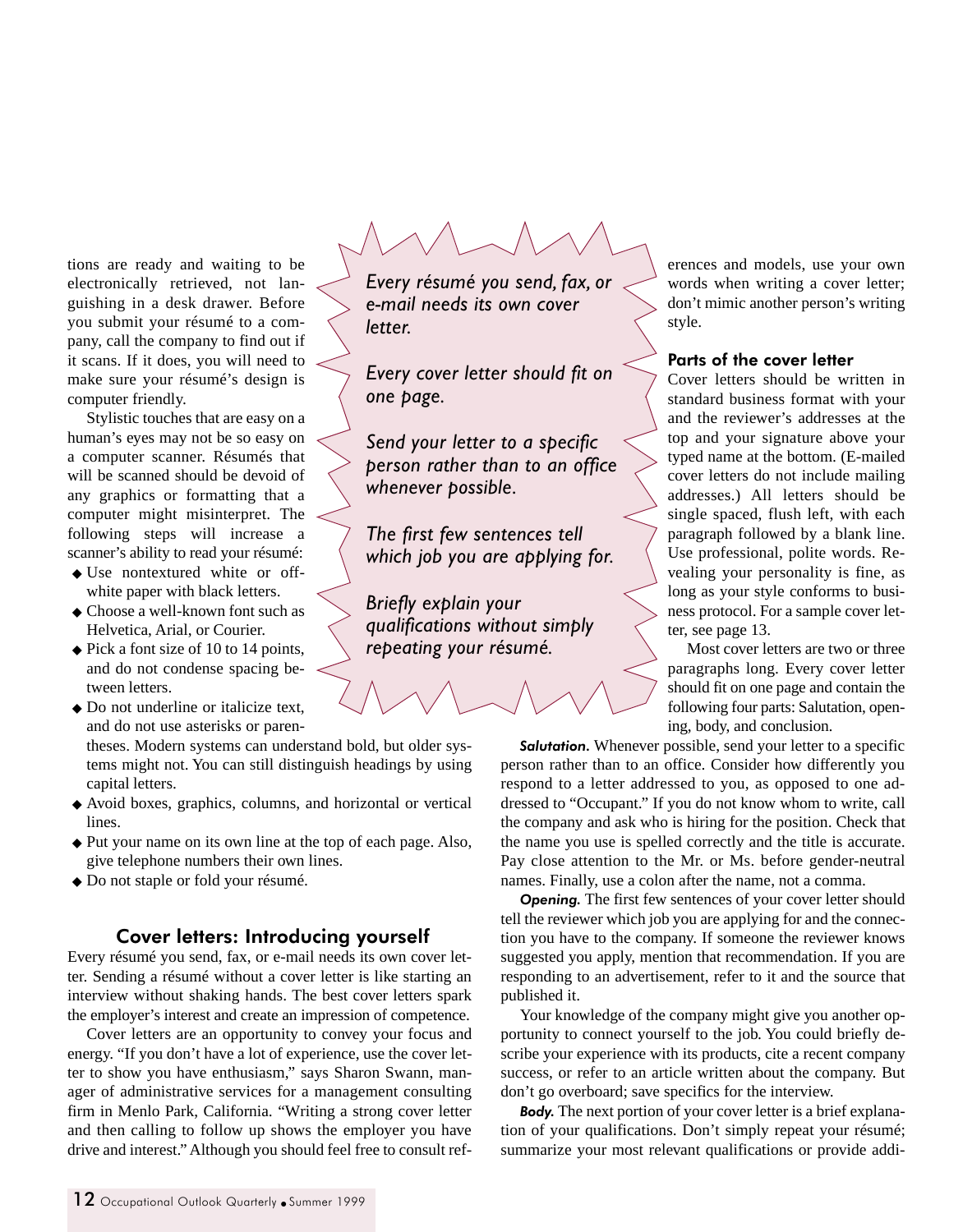## *Sample cover letter*

**John Ryan 15 Spring Road Hamlet, LS 41112 545-555-5555**

December 5, 1999

Mr. Brian Carson Hiring Manager Rest Easy Hotel Hamlet, LS 41112 Addresses are omitted for e-mailed cover letters

Dear Mr. Carson: Letter is addressed to a specific individual if possible

The management trainee position you advertised in today's Hamlet Gazette greatly interests me. The Rest Easy Hotels have always served as landmarks for me when I travel, and I would like to contribute to their continued growth. I have enclosed my résumé for your review.

In May, I will be graduating from Large State University with a degree in business. While in school, I developed strong organizational and customer service skills. As a dormitory assistant, I organized events, led meetings, and assisted students. As treasurer of the Business Society, I maintained the budget and presented budget reports. My summer jobs also required extensive interaction with the public. I believe these experiences have prepared me for your management trainee position.

I would appreciate the opportunity to discuss my qualifications more fully in an interview. I can be reached at 545-555-5555. Thank you for your consideration.

Request an interview Place your phone

Sincerely,

Sell yourself

ohn Ryan Sign each letter

John Ryan

number near the end

Enclosure

State position applied for